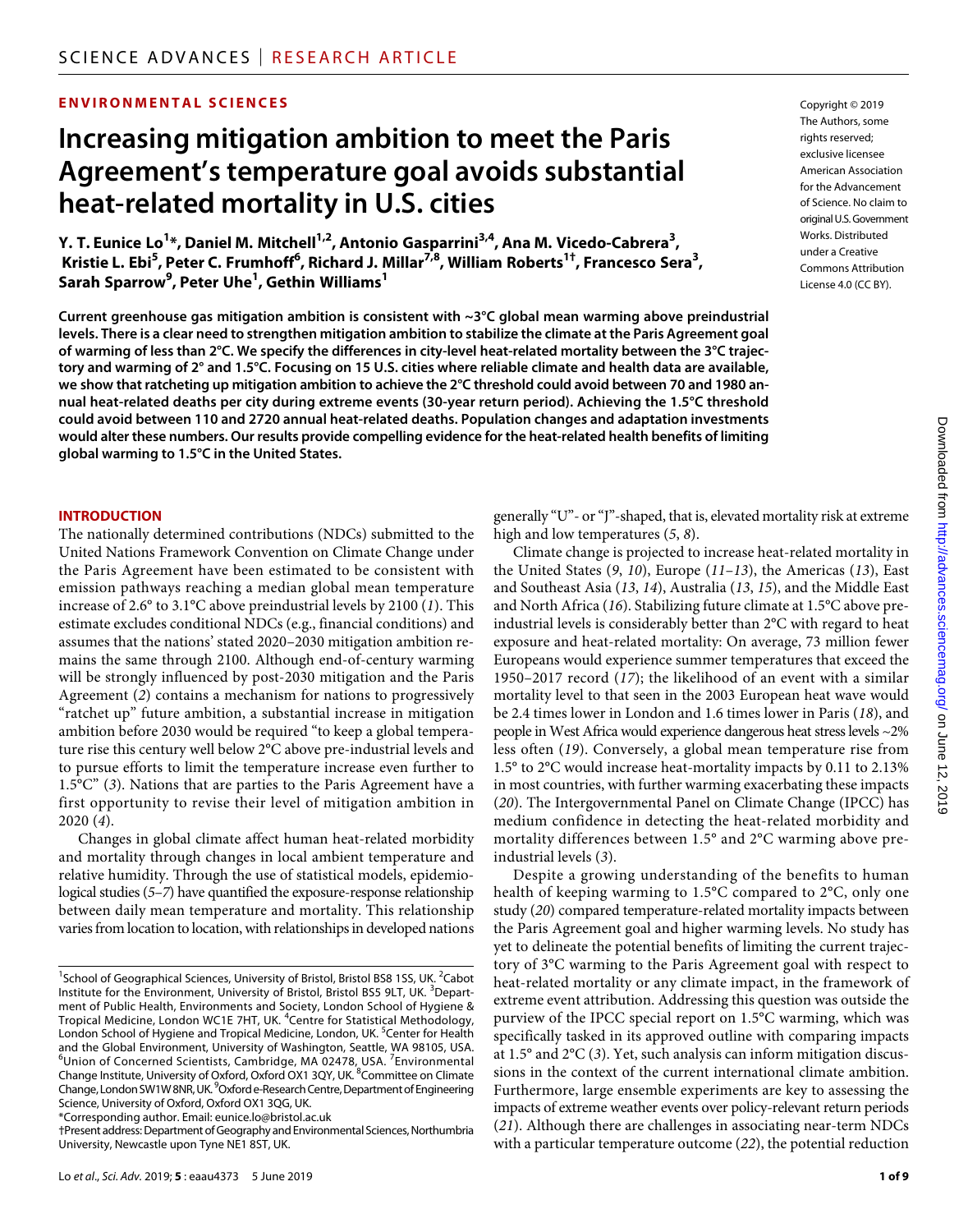of heat-related mortality associated with achieving the Paris Agreement goal is highly relevant to motivate strengthening of mitigation ambition in the next round of NDC submissions in 2020.

The "Half a degree Additional warming, Prognosis and Projected Impacts" (HAPPI) project (*21*) was established to understand how extreme weather might differ between the recent past and future climates that abide by the Paris Agreement goal. Existing HAPPI experiments include a decade-long experiment spanning 2006–2015 and two time-slice experiments of decades in the future where global mean warming is stabilized at 1.5° and 2°C above preindustrial levels (see Materials and Methods for precise details). In addition to these scenarios, we perform a fourth experiment where global mean temperature stabilizes at around 3°C above preindustrial levels. This allows us to investigate whether and to what extent limiting the 3°C warming consistent with current mitigation ambition to 2° or 1.5°C could avoid heat-related mortality over policy-relevant time scales.

We investigate 15 cities (Atlanta, Boston, Chicago, Dallas, Detroit, Houston, Los Angeles, Miami, New York City, Philadelphia, Phoenix, San Francisco, Seattle, St. Louis, and Washington, DC) covering a range of regions and climates in the United States (*23*). In the following sections, we compare the temperature and heat-related mortality related to 3°C warming with those related to the 2° and 1.5°C Paris Agreement thresholds. We show the projected heat-related mortality avoided by achieving these thresholds, under the assumption of constant population and no changes in vulnerability. We focus on the avoided mortality associated with 1-in-30-year heat events. We suggest that the 30-year return period is more relevant to climate change mitigation and adaptation action than rarer events. Our results provide previously unidentified and notable information for the next round of NDC submissions.

# **RESULTS**

#### **Observed and projected changes in extreme high temperature**

Regional extreme high temperatures that are usually associated with elevated mortality risks have changed over the past decades, often at rates higher than that of increases in global average temperature (*24*, *25*). Figure 1A shows the 1979–2013 trends in annual mean values of monthly maximum of daily maximum temperature (TXx) over the contiguous United States (see Materials and Methods). TXx is a temperature extreme index defined by the Expert Team on Climate Change Detection and Indices (*26*). We estimated the trends from the EartH2Observe, WFDEI, and ERA-Interim data Merged and Bias-corrected for ISIMIP (EWEMBI) dataset (*27*, *28*) (see Materials and Methods) using the methods described in Sillmann *et al.* (*24*).

Boston, Detroit, Houston, New York City, Phoenix, and St. Louis have experienced a significant warming trend in TXx of up to 2.4°C per decade between 1979 and 2013 (note that stippling on Fig. 1A indicates changes that are not statistically significant at the 5% level). The magnitude, significance, and spatial pattern of these trends are



**Fig. 1. Observed and projected changes in extreme high temperature over the contiguous United States.** (**A**) Estimated trends of the annual mean TXx values between 1979 and 2013 from the EWEMBI dataset. (**B**) Difference in the decadal averages of TXx between the 2° and 1.5°C worlds. (**C**) Same as (B) but between the 3° and 1.5°C worlds. (D) Same as (C) but between the 3° and 2°C worlds. The differences in (B), (C), and (D) are averages across 30 bias-corrected ensemble members of Hadley Centre Atmospheric Model version 3P (HadAM3P). Stippling indicates regions where neither trends nor differences are significant at the 5% significance level using the two-sigma test and the Kolmogorov-Smirnov test, respectively. The markers indicate the locations of the cities included in this study.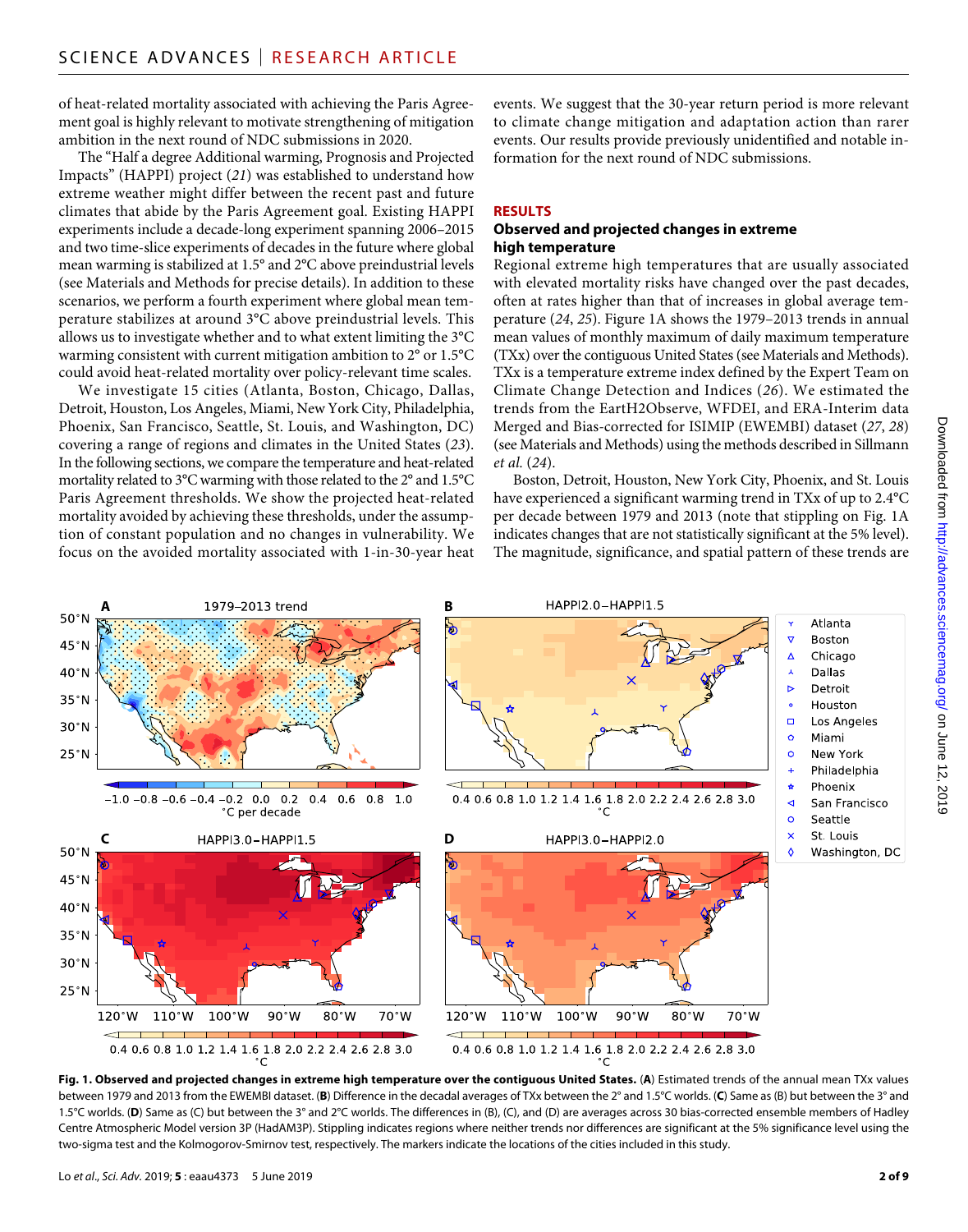consistent with the trends estimated by Sillmann *et al.* (*24*) for 1971–2010 using another dataset. We bias-corrected the daily maximum temperature simulations in the HAPPI 1.5°, 2°, and 3°C experiments from the atmosphere-only model HadAM3P (*29*, *30*) against the EWEMBI data, to investigate how TXx may change under different levels of warming (see Materials and Methods). For the rest of the study, we bias-corrected the daily mean temperature simulations from the same climate model against the 1987–2000 observations in the National Morbidity, Mortality, and Air Pollution Study (NMMAPS) (*31*) (see Materials and Methods), as this dataset was used to estimate the temperature-mortality relationship in the 15 cities in this study (see the next section). The bias-corrected simulations are referred to as "HAPPI1.5," "HAPPI2.0," and "HAPPI3.0" hereafter.

An increase in regional temperature extremes greater than the rise in global and regional mean temperatures has been projected for climate change scenarios over nearly all land regions (*25*, *32*). Figure 1B shows the average differences in decadal mean TXx across 30 ensemble members (see Materials and Methods) between the 1.5° and 2°C Paris Agreement thresholds. A global mean warming of 0.5°C between these thresholds is projected to significantly increase TXx by 0.6° to 1°C in the studied U.S. cities (indicated by various markers in Fig. 1). These values are consistent with those reported for North America in previous studies (*32*, *33*).

Figure 1 (C and D) shows the corresponding TXx differences between a 3°C warmer world, which the current NDCs imply, and the 1.5° and 2°C thresholds. TXx is significantly higher in the 3°C world for all studied U.S. cities, compared to either temperature threshold mentioned in the Paris Agreement. For each 1°C of additional global mean warming resulting from current mitigation ambition, TXx increases by more than 1°C over the studied cities. To put it another way, TXx over the cities would drop more than the global mean temperature reduction if international mitigation ambition is increased from the current NDCs to levels that meet the Paris Agreement goal. Reducing future global mean temperature rise from 3° to 2°C would reduce TXx over the cities by 1.1° to 1.8°C, whereas reducing temperature rise from 3° to 1.5°C would reduce TXx over the cities by 1.6° to 2.8°C. This means that meeting the Paris Agreement long-term temperature goal could significantly and effectively reduce exposure to extreme heat in the studied U.S. cities.

#### **Temperature-mortality relationships**

To quantify the extent to which decreased exposure to extreme heat could decrease the associated heat-related mortality, we determined the exposure-response relationship between daily mean temperature and mortality for each city using observed data from 1987 to 2000 (see Materials and Methods). Consistent with the literature, the temperature-mortality relationships have a common U or J shape but are location specific (fig. S1). The minimum mortality temperature (MMT; dotted line on fig. S1) is where the risk of heat-related mortality is lowest. Here, the MMT is defined as the minimum mortality percentile between the 2nd and 98th percentiles of the observed temperature range over each city [cf. Gasparrini *et al.* (*5*)]. This minimum mortality percentile lies between the 80th and 90th percentiles for nine of the studied cities and between the 30th and ~60th percentiles for some of the subtropical cities such as Miami and Houston (table S1). The corresponding MMT ranges from 15°C in St. Louis to 34.5°C in Phoenix. The different temperaturemortality relationships and MMTs across the cities highlight the importance of city-specific analyses such as this one.

Temperatures above and below the MMT are associated with elevated mortality risks (except for extreme heat-related mortality in Atlanta and San Francisco; fig. S1, A and L). We express mortality risk as the overall cumulative relative risk (RR) (*5*), i.e., the cumulated mortality risk over a period of 21 days relative to that at the MMT (see Materials and Methods). We find higher RR to be associated with extreme heat (defined as the 99th temperature percentile) for northern cities such as Boston, Detroit, New York City, and Philadelphia than for southern cities such as Houston, Miami, and Phoenix. Nevertheless, the heat part of the temperature-mortality relationships for the southern cities is highly uncertain (red line and gray shading on fig. S1). The north-south difference in heat RR demonstrates that the temperature-mortality relationships are, in part, latitude dependent, although various contextual factors including demographic characteristics (*34*), air pollution, and socioeconomic status (*35*–*37*) are also known to affect a location's vulnerability to heat. For Atlanta and San Francisco, RR drops below 1 (albeit with large uncertainty) at temperatures above  $\sim$ 30° and  $\sim$ 27°C, respectively. This might be attributed to unstable exposure-response relationships resulting from few extreme hot days in the observations. We assume that the temperature-mortality relationship and MMT for a given city do not change with increasing regional temperatures. We discuss the potential limitations of this assumption in Discussion.

## **Avoidable fraction of mortality attributable to heat**

For each studied city, we define days on which mean temperature falls above the MMT as "hot days" (see Discussion). We counted the number of hot days in each decade-long HAPPI simulation (see Materials and Methods). If the 2°C warmer world is realized rather than the 3°C world, then all studied cities would experience significantly fewer hot days (Fig. 2). The median reduction in the number of hot days ranges from 129 days per decade in St. Louis to 319 days per decade in San Francisco. This means that nearly 10% of days would turn from warmer than the MMT to cooler than the MMT in San Francisco in the case of 2°C warming above preindustrial levels instead of 3°C.

By meeting the 1.5°C threshold rather than 3°C, all studied cities could experience a significant reduction in the number of hot days. The median reduction across the ensemble members ranges from 202 days per decade in St. Louis to 510 days per decade in San Francisco. This means that the equivalent of 1.3 in 10 years would turn from warmer than the MMT to cooler than the MMT in San Francisco if the stricter Paris Agreement threshold is achieved.

The projected number of hot days under 1.5°C warming is consistently lower than that under 2°C warming for all cities. This highlights the increased benefit of ratcheting up mitigation ambition to meet the 1.5°C Paris Agreement threshold in terms of the overall heat exposure of the studied cities.

In each experiment, for each day over each city, we used the overall cumulative RR corresponding to that city and that day's temperature to calculate the number of deaths attributable to temperature anomalies from the corresponding MMT (*5*, *38*) (see Materials and Methods). We divided the sum of attributable deaths on all hot days by the total number of all-cause deaths expected in a decade to obtain the attributable fraction of heat-related mortality. The difference in attributable fraction of heat-related mortality between the 3°C experiment and other HAPPI experiments gives the avoidable attributable fraction.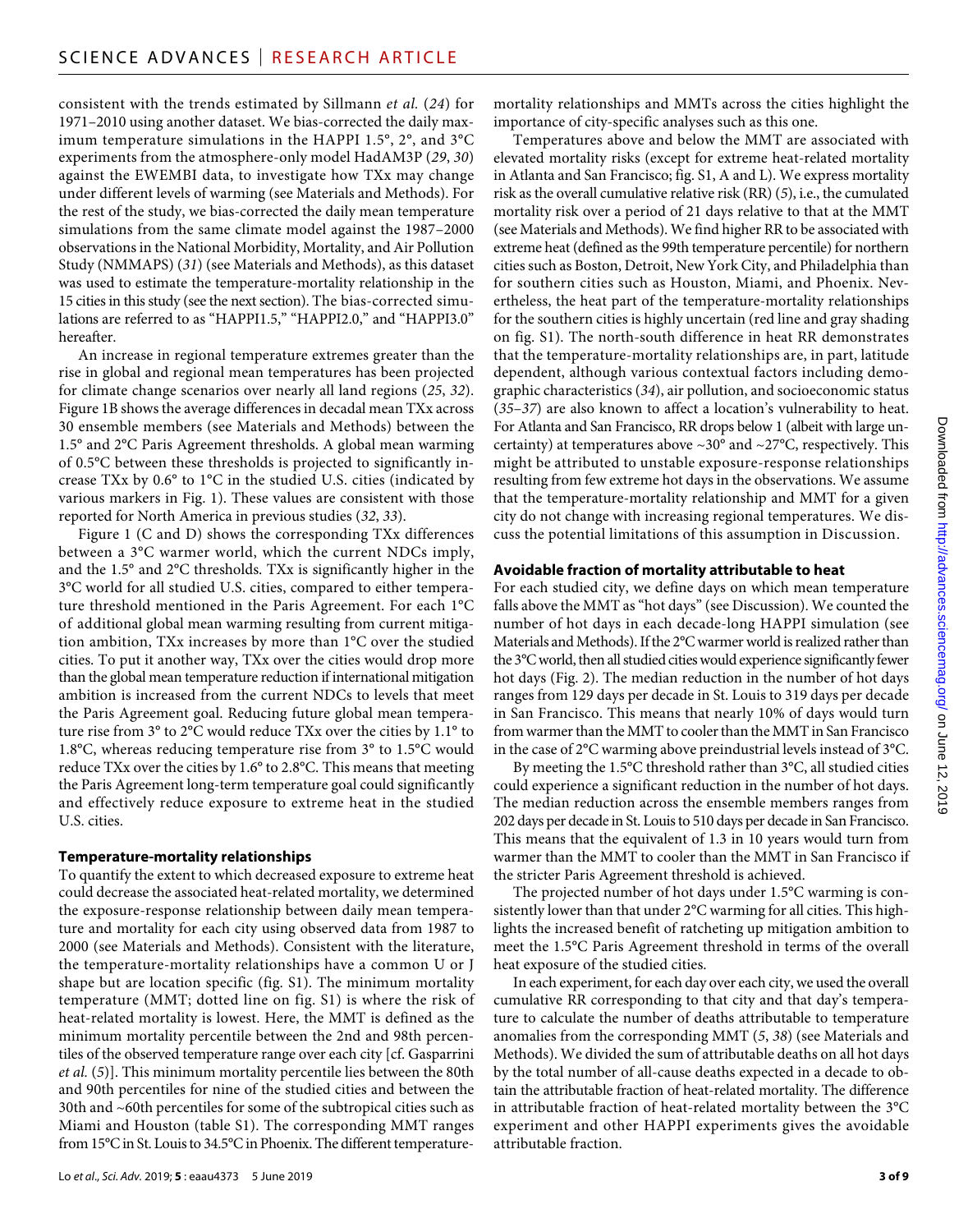

**Fig. 2. Differences in the number of hot days over a decade-long period between the 1.5° and 2°C scenarios and the 3°C baseline scenario over the studied U.S. cities.** The box plots show the distribution of differences computed from 90 ensemble members, with the middle line showing the median, the box showing the interquartile range (IQR), the whiskers indicating values that are 1.5 IQR from the lower and upper quartiles, and the dots indicating any outliers. A box plot that does not include 0 indicates a significant difference in the number of hot days between the two scenarios.

Figure 3 shows the avoidable attributable fractions of heat-related mortality in the studied U.S. cities, if 3°C warming is reduced to the Paris Agreement thresholds. If global warming is limited to 2°C instead of 3°C above preindustrial levels, then heat-related mortality would be reduced in all of the cities studied, except for Atlanta, which had an unstable exposure-response relationship (see section above). In particular, Boston, Chicago, Detroit, Los Angeles, New York City, Philadelphia, and Seattle would see a significant attributable fraction of avoided heat-related mortality [ranging from 0.8%; 95% empirical confidence interval (eCI), 0.03 to 1.7% in Chicago to 2.3%; 95% eCI, 1.2 to 3.7% in Philadelphia] if the 2°C threshold is met as compared with the 3°C trajectory.

In a 1.5°C warmer world, all cities except Atlanta would have avoided heat-related mortality relative to the 3°C world. The avoidable attributable fraction is larger in all of these cities in the 1.5°C than the 2°C warmer world. Boston, Chicago, Detroit, Los Angeles, New York City, Philadelphia, and Seattle could still see a significant fraction of avoided heat-related mortality. The locations with statistically significant effects range from 1.1% (95% eCI, 0.05 to 2.2%) in Chicago to 3.1% (95% eCI, 1.9 to 4.6%) in Philadelphia. This suggests substantial benefits (in terms of reduced heat-related mortality) of increasing international mitigation ambition to achieve the stricter Paris Agreement threshold. Echoing the findings of Mitchell *et al.* (*18*) who looked at Europe and Vicedo-Cabrera *et al.* (*20*) who looked at country-level mortality, our results demonstrate that reducing future temperature rise by that extra half a degree between the two Paris Agreement thresholds could provide substantial benefits with respect to heat-related mortality in the studied U.S cities.

#### **Avoidable 1-in-30-year heat-related mortality**

Modeling climate in the HAPPI scenarios with 90 ensemble members allows us to not only separate anthropogenic signals from internal variability but also isolate policy-relevant return periods of major extreme heat events. Using the annual numbers of projected heat-related deaths over the 900 years of simulation for each HAPPI experiment (see Materials and Methods), we compared the 1-in-30-year heat-related mortality level between HAPPI3.0 and the Paris Agreement thresholds individually. We assume constant population at the 1987–2000 levels throughout this study (see Discussion).

Figure 4 shows the heat-related mortality associated with a 1-in-30-year event that could be avoided if international mitigation ambition is increased to reduce 3°C warming to 2° or 1.5°C. On average, limiting warming to 2°C avoids between 75 and 1980 heat-related deaths once every 30 years depending on the city. In 12 of the cities (all excluding Atlanta, San Francisco, and St. Louis), the number of 1-in-30-year heat-related deaths avoided is statistically significant (at the 5% level) if the 2°C warmer world is realized rather than the 3°C one. By further limiting warming to 1.5°C, the 15 studied cities would have an average of between 114 and 2716 heat-related deaths avoided once every 30 years. For 13 of these cities (i.e., excluding Atlanta and San Francisco), these avoided 1-in-30-year heat-related deaths are statistically significant at the 5% significance level.

New York City, the most populous city in the United States (as indicated by the size of the bubbles on Fig. 4), could see 1980 (95% eCI, 1504 to 2475) 1-in-30-year heat-related deaths avoided in the 2°C warmer world relative to the 3°C warmer world under the assumption of constant population. If the 1.5°C world is realized, then 2716 (95% eCI, 2138 to 3181) of 1-in-30-year heat-related deaths could be avoided, relative to 3°C.

Los Angeles, the second most populous U.S. city, is projected to have 759 (95% eCI, 167 to 1265) 1-in-30-year avoided heat-related deaths under the 2°C threshold, relative to 3°C. Under the 1.5°C threshold, 1085 (95% eCI, 534 to 1543) 1-in-30-year heat-related deaths could be avoided. Significant numbers of 1-in-30-year heat-related deaths could be avoided in New York City and Los Angeles under either of the Paris Agreement thresholds, with hundreds more heat-related deaths avoided in each city by limiting warming to 1.5°C. Achieving the stricter Paris Agreement threshold is therefore crucial to reducing policy-relevant heat-related mortality levels in the most populous U.S. cities. The avoidable 1-in-30-year heat-related deaths per 100,000 persons can be found in fig. S2.

Chicago is one of the 12 cities that could experience a statistically significant reduction in 1-in-30-year heat-related mortality relative to the 3°C warmer world under both Paris Agreement thresholds. Specifically, 636 (95% eCI, 303 to 999) and 875 (95% eCI, 546 to 1206) 1-in-30-year heat-related deaths could be avoided in the 2° and 1.5°C warmer world, under an assumption of constant population. To put these numbers into context, the July 1995 Chicago heat wave led to 514 excess heat-related deaths in the city (*39*). This means that increasing mitigation ambition to meet the 2° and 1.5°C Paris Agreement thresholds could respectively avoid 124 and 170% of the deaths caused by the 1995 heat wave, once every 30 years.

The historic 1995-like heat-related mortality event in Chicago could change from a 1-in-1.4-year event (eCI, 1.3 to 1.7 years) under the 3°C trajectory to a 1-in-2.8-year event (eCI, 2.2 to 3.5 years) in the 2°C world and an even less frequent 1-in-4.7-year event (eCI, 3.7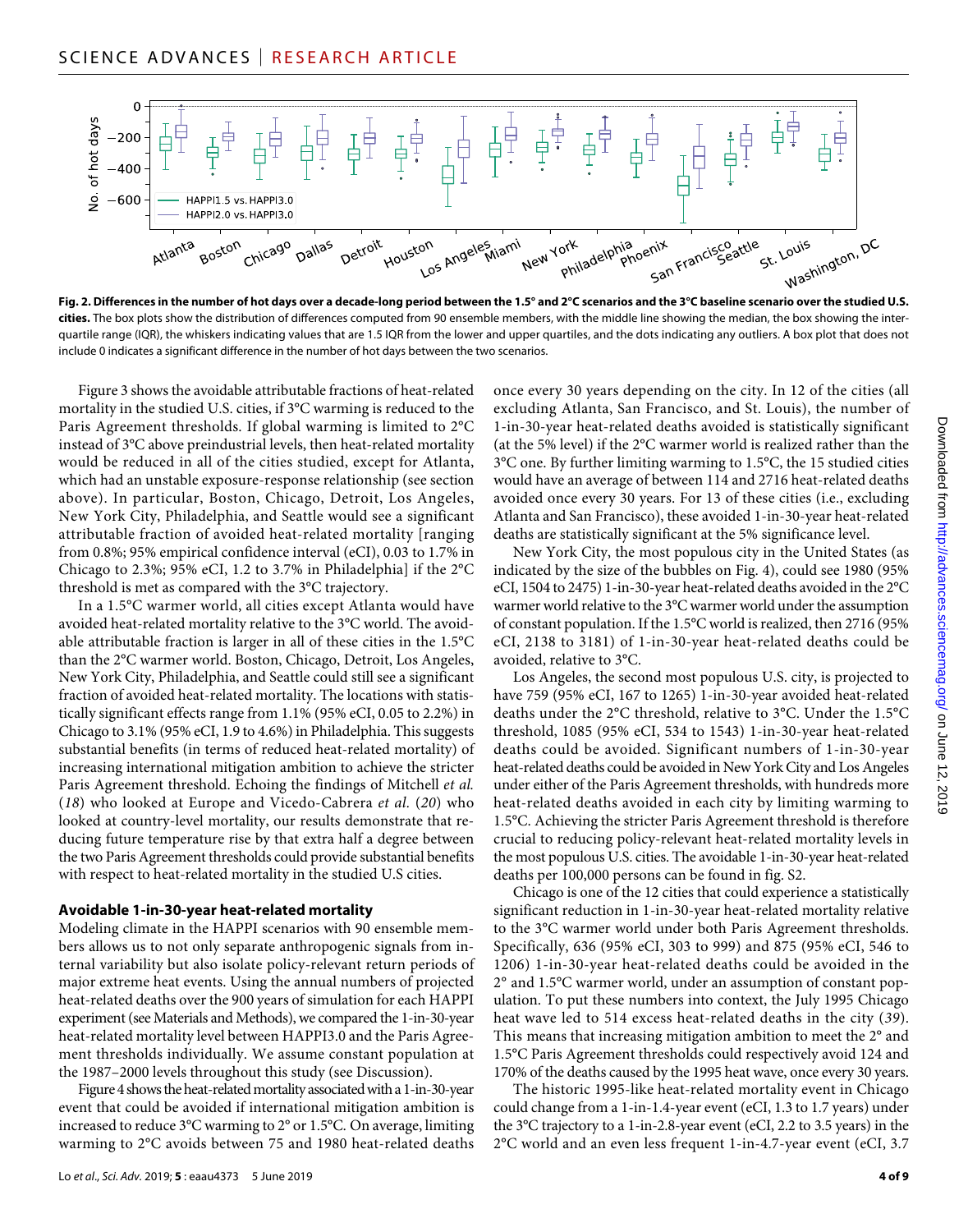

**Fig. 3. Avoidable fraction of heat-related deaths if the current trajectory warming of 3°C is brought down to the 1.5° or 2°C Paris Agreement thresholds.** The value of each bar indicates the mean avoidable attributable fraction across 90 climate model ensemble members. The error bars show the 95% eCI that accounts for both the uncertainty arising from internal climate variability and the uncertainty associated with the estimated exposure-response relationship (gray shading in fig. S1). Confidence intervals that do not include 0 indicate statistically significant results at the 5% level.

to 6.6 years) in a 1.5°C world (fig. S3). These return periods highlight the importance of strengthening efforts toward achieving the Paris Agreement long-term temperature goal, especially the 1.5°C threshold, to reduce the recurrence probability of a deadly historical heat event compared to the climate we may expect, consistent with current mitigation ambition. Full return period curves can be found in figs. S3 and S4.

#### **DISCUSSION**

Our analyses focused on the heat-related mortality avoided from lowering our current emission pathways to those consistent with the Paris Agreement thresholds. This study uses a large initial condition ensemble to assess uncertainty due to internal climate variability versus greenhouse gas forced changes and to compute return periods of extreme mortality events. Like all extreme event attribution studies, we discerned the heat-health benefits of additional mitigation by keeping all other conditions—including constant population, temperature-mortality relationships, and MMTs—in 1987–2000 between different scenarios (*40*).

In reality, however, the population of a city is ever-changing. Population size of the studied U.S. cities have changed since 1987 and are projected to change by −3.5% in Detroit to +66.7% in Houston between 2015 and 2040 (Fig. 4) (*41*). The population structure of the cities is likely to change too. For example, 15.2% of the national population is 65 years old or above (July 2016 estimates) (*42*). This proportion is projected to rise to 22% in 2040 (*43*). Older adults are more susceptible to heat-related mortality than other age groups, with those aged 85 or above most at risk of heat-related mortality (*39*, *44*). Therefore, population increase and an aging population, along with changes in other demographic characteristics that contribute to heat vulnerability (*34*) and increases in urbanization, will likely exacerbate heat-related mortality in the coming years. This will be compounded by higher levels of warming associated with urban heat island effects (depending on urbanization choices). Thus, the avoidable deaths projected in this study may be conservative estimates, reinforcing the benefits of ratcheting up mitigation ambition to prevent elevation of heat-related mortality in the United States.

Municipal adaptation and acclimatization may reduce future heat-related mortality. Increased availability of air conditioning, awareness of heat-related health risks, and improved health care reduced heat-related mortality in the United States over the last few decades (*38*, *45*–*48*). According to the 2015 American Housing Survey (*49*) and Residential Energy Consumption Survey (*50*), current prevalence of air conditioning ranges from 34% in Seattle to more than 99% in Atlanta and Houston. This underscores the important role of municipal adaptation strategies in increasing resilience to future higher temperatures. Acclimatization could also alter temperaturemortality relationships, lowering the projected heat-related mortality and adding uncertainty to estimated avoidable mortality under the Paris Agreement thresholds.

We used MMTs estimated over the period 1987–2000 as reference temperatures for estimating heat-related mortality. We assumed a constant MMT for a location so that we could attribute changes in climate rather than project changes based on assumed adaptation, as is commonplace in temperature-mortality studies (*7*, *9*, *13*, *20*). We note that a particular location can be associated with a range of MMTs due to differences in modeling choices (*51*) and the nature of the temperature-mortality relationship (*52*). Because of acclimatization, adaptation, and demographic changes, the MMTs for Stockholm (*53*) and Japan (*54*) both increased over the past decades. As the population acclimatizes to warmer ambient temperatures and as other factors such as access to air conditioning change, the MMTs for the studied U.S. cities may change over time, altering our mortality estimates.

We simultaneously assessed the nonlinear relationship between temperature and mortality over the whole range of observed temperatures in each city, including any delayed effects of up to 21 days of lag. Previous studies that took the same approach estimated the mortality impacts of both heat and cold (*13*, *15*, *20*). We did not estimate cold-related mortality changes or compute the combined changes in heat- and cold-related mortality because extreme high and low temperatures have different exposure-response relationships, including different lag structures, which we did not fully account for in this study. High ambient temperatures have an immediate and direct effect on mortality. Associations between low ambient temperatures and different causes of mortality are less direct, with longer lags (*55*, *56*). Therefore, heat- and cold-related mortality should be studied separately. As different adaptation strategies are also needed to offset heat and cold health impacts, future work is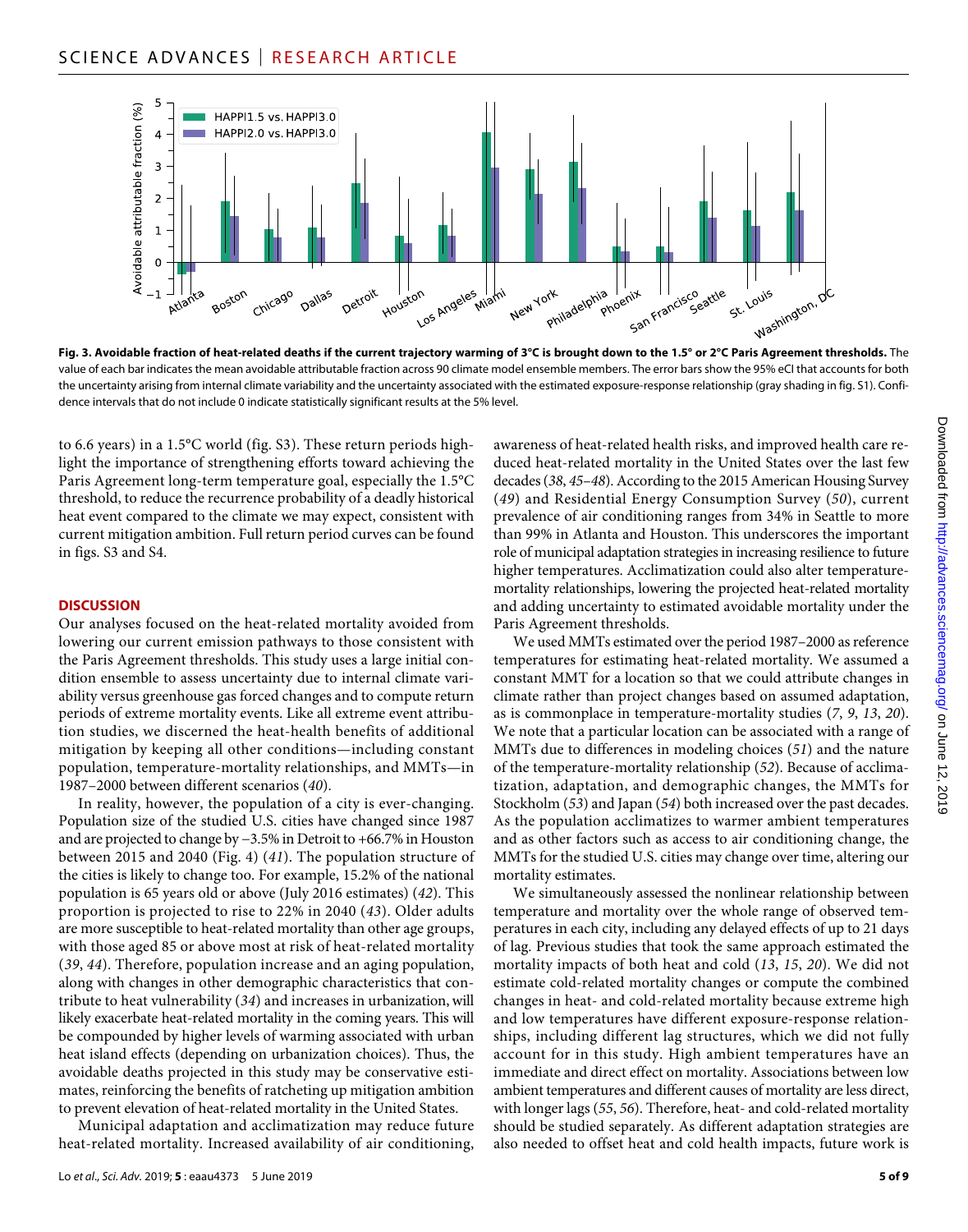# SCIENCE ADVANCES | RESEARCH ARTICLE



**Fig. 4. One-in-30-year heat-related mortality that is avoidable by stabilizing future warming at the 1.5° and 2°C Paris Agreement thresholds rather than 3°C.** The point estimates show the mean 1-in-30-year mortality level across 101 plausible exposure-response relationships, whereas the error bars show the 95% eCI accounting for uncertainties from internal climate variability and the exposure-response relationship. All estimates assume constant population. Confidence intervals that do not include 0 (dotted line on each panel) indicate a statistically significant number of avoidable deaths. The size of each bubble on the central map is proportional to the square root of the city's population in July 2016. The color of each bubble indicates the city's projected population change between 2015 and 2040. Other return periods are given in fig. S3.

needed to specifically model the relationship between low ambient temperatures and mortality and to look at how cold-related mortality may differ between 3°C warming and the Paris Agreement longterm temperature thresholds.

#### **CONCLUSIONS**

Recognizing the threat of climate change, the Paris Agreement has been ratified by 181 parties to limit global temperature rise this century to well below 2°C or even 1.5°C above preindustrial levels. Current mitigation ambition as established in the initial NDCs implies ~3°C warming. We asked whether and to what extent putting additional mitigation effort into reducing future warming from 3° to 2°C or 1.5°C would avoid heat-related mortality over 15 U.S. cities.

The answers to this question are clear: (i) Ratcheting up global mitigation ambition to achieve the Paris Agreement long-term temperature goal would significantly reduce these cities' exposure to extreme heat, (ii) limiting temperature rise to 2°C above preindustrial levels would reduce the fraction of mortality attributable to heat and the 1-in-30-year heat-related mortality over most studied U.S. cities, and (iii) limiting temperature rise to 1.5°C above preindustrial levels would be substantially more beneficial allowing the temperature to reach 2°C. Our results demonstrate that strengthened mitigation ambition would result in substantial benefits to public health in the United States.

#### **MATERIALS AND METHODS**

#### **Exposure-response modeling**

We obtained daily counts of all-cause deaths and daily mean temperatures for the 1987–2000 period for 15 U.S. cities (Atlanta, Boston, Chicago, Dallas, Detroit, Houston, Los Angeles, Miami, New York City, Philadelphia, Phoenix, San Francisco, Seattle, St. Louis, and Washington, DC) from the NMMAPS (*31*). We statistically modeled the delayed and nonlinear relationship between daily mean temperature and all-cause mortality over the whole range of observed temperatures for each city using distributed lag nonlinear models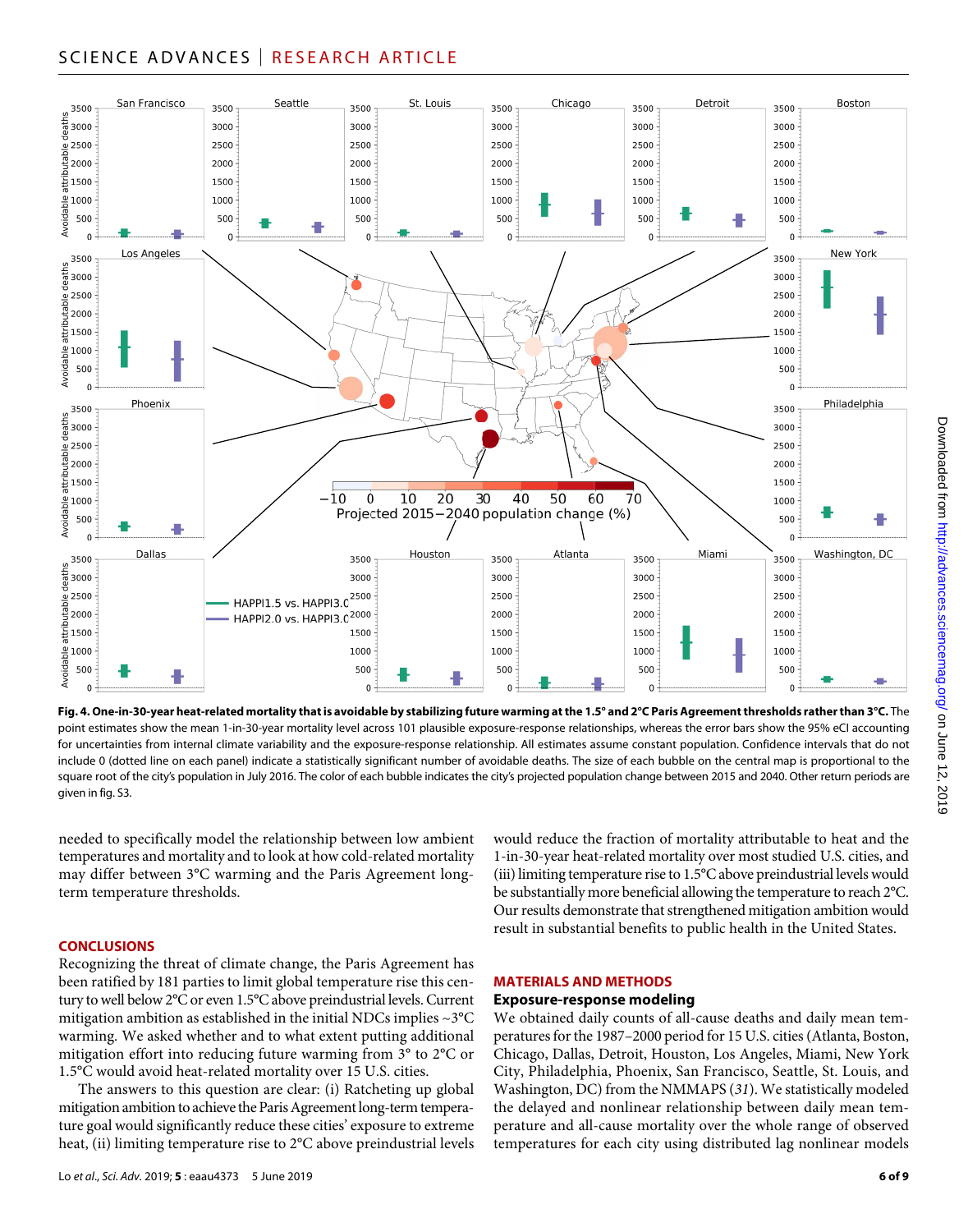(*5*, *57*). This type of model simultaneously describes the exposureresponse relationship and an additional lag-response relationship. We considered a lag period of up to 21 days to capture any delayed responses, as was done in previous studies (*5*, *6*).

We used a natural cubic spline with the same internal knots as that used in Gasparrini *et al.* (*13*) to model the exposure-response curve for each city. This allows for log-linear extrapolation of the temperature-mortality relationship beyond the observed temperature range. Extrapolation is essential for higher temperatures projected under climate change (see table S2 for specific details). We acknowledge that the log-linear extrapolation applied may be conservative in estimating the true exposure-response relationship at temperatures higher than the observed range (*58*).

Nevertheless, the temperature-mortality relationships we found were robust to the choice of observational period and spline model. Gasparrini *et al.* (*5*) used a longer (1985–2006) dataset and a quadratic B-spline model and found similar relationships for the same cities. The 21-day lag period that we used was also sufficient to capture potential delayed responses, as our relationships were comparable to those found by Anderson and Bell (*6*) using a longer lag period (28 days). Furthermore, Curriero *et al.* (*59*) reported higher heat-related relative mortality risks over northeastern U.S. cities versus southeastern cities between 1973 and 1994, a characteristic that we found with our dataset and statistical model.

#### **Climate modeling**

To account for different internal climate variability states, the decadelong HAPPI time-slice experiments were uniquely set up with 90 ensemble members. The large ensembles allow for the study of extremes in specifically designed Paris Agreement scenarios. We used the 90-member ensemble of daily mean temperature simulations from the atmosphere-only general circulation model HadAM3P (*29*, *30*). The ensemble members were initialized by applying perturbations to the potential temperature field of the atmosphere taken from consecutive 1-day difference fields in a long run of the model. HadAM3P has a horizontal latitude-longitude resolution of  $1.25 \times 1.875$ ° (N96) (*30*, *60*). Through the citizen science weather@home project (*30*, *60*), we followed the HAPPI protocol (*61*) and used the 1.5° and 2°C time-slice experiments along with a new 3°C experiment. These experiments represent stabilized climates at 1.5°, 2°, and 3°C above preindustrial levels in any 10-year period in the future.

The HAPPI methodology (*61*) for determining the 2°C world calculated sea surface temperatures, sea ice concentrations, and the radiative forcing of well-mixed greenhouse gases by using a weighted sum of Representative Concentration Pathways (RPC) from the Coupled Model Intercomparison Project Phase 5 (CMIP5) (*62*). We used the same approach for the HAPPI 3°C experiment, but with different weighting. We took the weighted sum of the RCP4.5 and RCP8.5 scenarios in the form of  $0.686 \times \text{RCP4.5} + 0.314 \times \text{RCP8.5}$ . These weights were calculated such that the CMIP5 multi-model mean global mean temperature over 2091–2100 was ~3°C above the 1861–1880 level.

For estimation of future mortality in the cities of interest, we extracted the bias-corrected daily mean temperature time series (see below) over the land grid cells that were geographically closest to the individual cities.

#### **Bias correction**

We bias-corrected the daily mean and maximum temperature output of the HAPPI experiments against observations using the Inter-

Sectoral Impact Model Intercomparison Project (ISI-MIP) bias correction approach (*63*). We linearly interpolated the temperature output from the HadAM3P 1987–2016 simulations (in a 360-day calendar) to the standard Gregorian calendar for comparison with observations. For Fig. 1 (B to D), we followed the newest ISI-MIP protocol (*27*) and used the EWEMBI dataset (1979–2013 daily data at 0.5 × 0.5° horizontal resolution) (*27*, *28*) as reference for bias correction. Specifically, we interpolated the EWEMBI data onto the N96 grid and used the common period between the HadAM3P 1987–2016 simulations and EWEMBI, i.e., 1987–2013, as the reference period for computing the bias correction factors (see below). For the rest of this study, we used the 1987–2000 NMMAPS daily mean temperature observations as reference for bias-correcting the HAPPI daily mean temperature simulations in the 15 U.S. cities in this study.

For each calendar month and over each grid cell, we added a constant offset that equaled the average difference between the observed and simulated monthly mean data over the reference period to the time series of simulated temperatures in the HAPPI experiments. To correct the daily variability in the HAPPI simulations, we adjusted the distribution of the daily temperature residuals (around the corresponding monthly means) in the HAPPI simulations to that of the observations through a transfer function. This transfer function was derived from linear regression between the ranked observed residuals and simulated residuals over the reference period. Please refer to Hempel *et al.* (*63*) for specific details. All in all, by doing so, we preserved the long-term absolute trend in the simulations while correcting the daily variability to that of the observations.

#### **Computation of avoidable mortality and its uncertainty**

We quantified the uncertainty associated with exposure-response modeling by using 100 plausible temperature-mortality relationships in addition to the mean relationship (blue and red lines in fig. S1) for each city. We generated these samples using Monte Carlo simulations, assuming a multivariate normal distribution of the spline model coefficients (*5*, *38*). For each decade-long simulation in the 90-member climate model ensemble, we used all 101 temperaturemortality relationships to estimate the number of heat-related deaths.

For Fig. 3, this means that we computed 9090 (90 ensemble members  $\times$  101 temperature-mortality relationships) fractions of mortality attributable to heat for each city and climate scenario. We computed the avoidable attributable fractions of heat-related mortality by subtracting the attributable fraction in HAPPI1.5 or HAPPI2.0 from the corresponding attributable fraction in HAPPI3.0. In other words, the avoidable fractions are paired differences. We took the mean avoidable fraction across the 90 ensemble members (considering only the mean temperature-mortality relationship) as the point estimate and the 2.5 to 97.5 percentiles of all 9090 estimates of attributable fractions as the 95% eCI on Fig. 3.

For Fig. 4 and figs. S2 to S4, we used the 900 model years in each experiment (10 years of simulation  $\times$  90 ensemble members) to estimate mortality levels of rare events. Using each of the 101 plausible temperature-mortality relationships, we determined the annual numbers of heat-related deaths in the 900-year series and sorted them in descending order. For figs. S2 and S4, we took the additional step of dividing the series by the city's July 2016 population in 100,000 persons. The return periods of these mortality levels were then 900 divided by their ranks within the sorted series. This means that the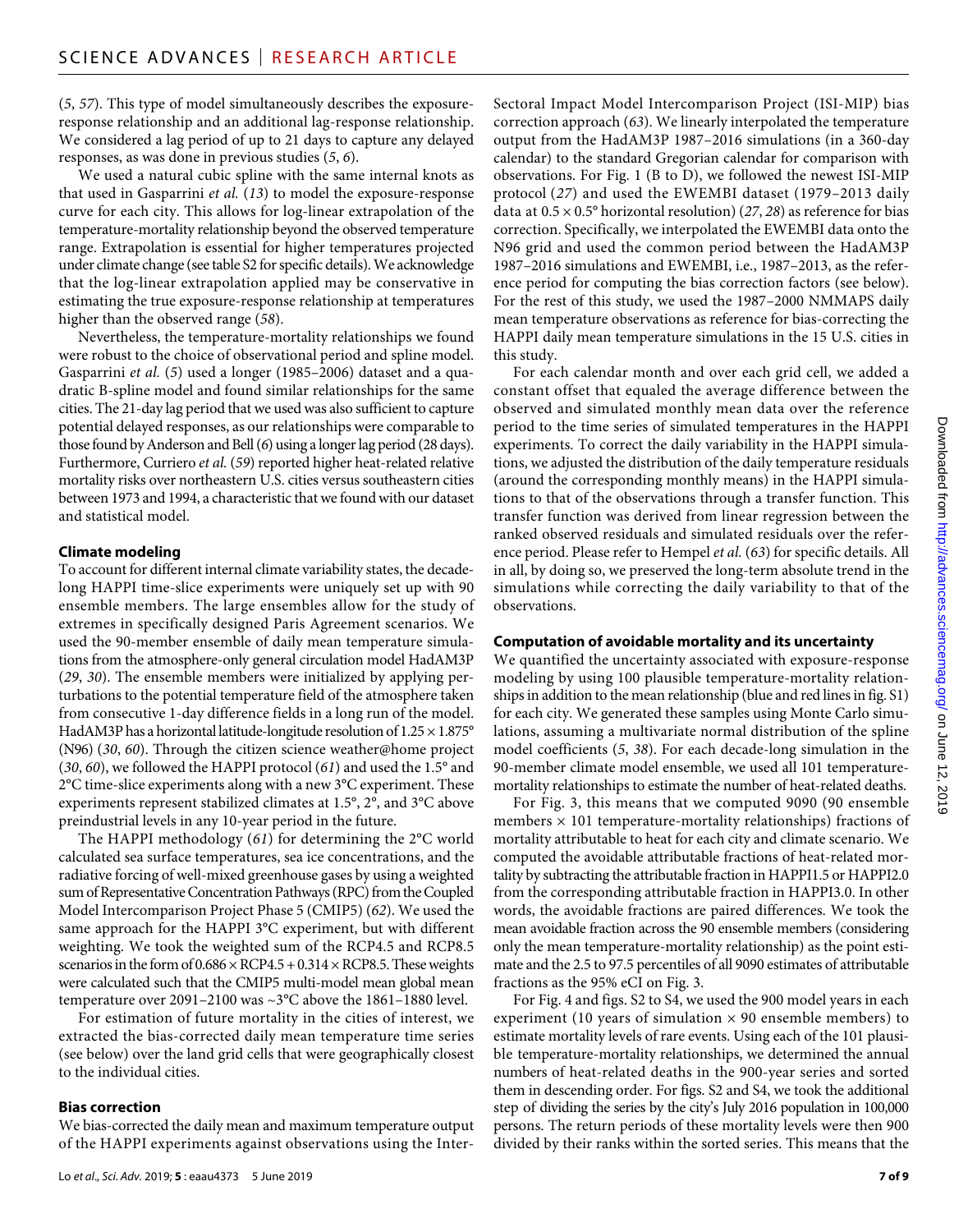highest mortality level is always the rarest (a 1-in-900-year event). Using the 101 plausible temperature-mortality relationships, we generated 101 return period curves for each climate scenario. Each solid line in figs. S3 and S4 represents the mean return period curve across the 101 estimates. We estimated the 95% confidence interval associated with climate variability by bootstrapping this mean curve 1000 times. We added this uncertainty to the 2.5 to 97.5 percentiles of all 101 curves, generating a combined 95% eCI, as indicated by the shading in figs. S3 and S4. We subtracted the 1-in-30-year mortality level in HAPPI1.5 or HAPPI2.0 from HAPPI3.0 for Fig. 4 and fig. S2. Increasing the temperature-mortality relationship sample size from 100 to 500 did not alter the main results.

#### **SUPPLEMENTARY MATERIALS**

Supplementary material for this article is available at [http://advances.sciencemag.org/cgi/](http://advances.sciencemag.org/cgi/content/full/5/6/eaau4373/DC1) [content/full/5/6/eaau4373/DC1](http://advances.sciencemag.org/cgi/content/full/5/6/eaau4373/DC1)

Fig. S1. Estimated exposure-response relationships between daily mean temperature and all-cause mortality over selected U.S. cities.

Fig. S2. One-in-30-year heat-related mortality per 100,000 persons that is avoidable by stabilizing future warming at the 1.5° and 2°C Paris Agreement thresholds rather than 3°C. Fig. S3. Heat-related mortality return period curves in future stabilization scenarios of 1.5°, 2°, and 3°C.

Fig. S4. Population-normalized heat-related mortality return period curves in future stabilization scenarios of 1.5°, 2°, and 3°C.

Table S1. The MMT and its percentile rank in the 1987–2000 observations in each city. Table S2. Maximum observed and projected temperatures and the percentage of days on which the projected temperature exceeds the maximum observed temperature in each scenario and city.

## **REFERENCES AND NOTES**

- 1. J. Rogelj, M. den Elzen, N. Höhne, T. Fransen, H. Fekete, H. Winkler, R. Schaeffer, F. Sha, K. Riahi, M. Meinshausen, Paris Agreement climate proposals need a boost to keep warming well below 2 °C. *Nature* **534**, 631–639 (2016).
- 2. UNFCCC, *Adoption of the Paris Agreement. Proposal by the President, Conference of the Parties, Twenty-first session*, Paris, 30 November to 11 December 2015 (UNFCCC, 2015).
- 3. Intergovernmental Panel on Climate Change, Summary for Policymakers in *Global Warming of 1.5°C. An IPCC Special Report on the impacts of global warming of 1.5°C above pre-industrial* levels and related global greenhouse gas emission pathways, in the context of strengthening *the global response to the threat of climate change, sustainable development, and efforts to eradicate poverty* (IPCC, 2018), pp. 1–33; [http://report.ipcc.ch/sr15/pdf/sr15\\_spm\\_final.pdf](http://report.ipcc.ch/sr15/pdf/sr15_spm:final.pdf).
- 4. T. Fransen, E. Northrop, "4 reasons for countries to enhance their NDCs by 2020," 07 November 2017; [www.wri.org/blog/2017/11/4-reasons-countries-enhance-their-ndcs-2020](http://www.wri.org/blog/2017/11/4-reasons-countries-enhance-their-ndcs-2020).
- 5. A. Gasparrini, Y. Guo, M. Hashizume, E. Lavigne, A. Zanobetti, J. Schwartz, A. Tobias, S. Tong, J. Rocklöv, B. Forsberg, M. Leone, M. De Sario, M. L. Bell, Y. L. L. Guo, C. F. Wu, H. Kan, S. M. Yi, M. de Sousa Zanotti Stagliorio Coelho, P. H. N. Saldiva, Y. Honda, H. Kim, B. Armstrong, Mortality risk attributable to high and low ambient temperature: A multicountry observational study. *Lancet* **386**, 369–375 (2015).
- 6. B. G. Anderson, M. L. Bell, Weather-related mortality: How heat, cold, and heat waves affect mortality in the United States. *Epidemiology* **20**, 205–213 (2012).
- 7. W. Ma, R. Chen, H. Kan, Temperature-related mortality in 17 large Chinese cities: How heat and cold affect mortality in China. *Environ. Res.* **134**, 127–133 (2014).
- 8. Y. Guo, A. Gasparrini, B. Armstrong, S. Li, B. Tawatsupa, A. Tobias, E. Lavigne, M. de Sousa Zanotti Stagliorio Coelho, M. Leone, X. Pan, S. Tong, L. Tian, H. Kim, M. Hashizume, Y. Honda, Y. L. L. Guo, C. F. Wu, K. Punnasiri, S. M. Yi, P. Michelozzi, P. H. Saldiva, G. Williams, Global variation in the effects of ambient temperature on mortality: A systematic evaluation. *Epidemiology* **25**, 781–789 (2014).
- 9. K. R. Weinberger, L. Haykin, M. N. Eliot, J. D. Schwartz, A. Gasparrini, G. A. Wellenius, Projected temperature-related deaths in ten large U.S. metropolitan areas under different climate change scenarios. *Environ. Int.* **107**, 196–204 (2017).
- 10. S. L. Kingsley, M. N. Eliot, J. Gold, R. R. Vanderslice, G. A. Wellenius, Current and projected heat-related morbidity and mortality in Rhode Island. *Environ. Health Perspect.* **124**, 460–467 (2016).
- 11. B. Ostro, J. Barrera-Gómez, J. Ballester, X. Basagaña, J. Sunyer, The impact of future summer temperature on public health in Barcelona and Catalonia, Spain. *Int. J. Biometeorol.* **56**, 1135–1144 (2012).
- 12. M. M. T. E. Huynen, P. Martens, Climate change effects on heat- and cold-related mortality in the Netherlands: A scenario-based integrated environmental health impact assessment. *Int. J. Environ. Res. Public Health* **12**, 13295–13320 (2015).
- 13. A. Gasparrini, Y. Guo, F. Sera, A. M. Vicedo-Cabrera, V. Huber, S. Tong, M. de Sousa Zanotti Stagliorio Coelho, P. H. N. Saldiva, E. Lavigne, P. M. Correa, N. V. Ortega, H. Kan, S. Osorio, J. Kyselý, A. Urban, J. J. K. Jaakkola, N. R. I. Ryti, M. Pascal, P. G. Goodman, A. Zeka, P. Michelozzi, M. Scortichini, M. Hashizume, Y. Honda, M. Hurtado-Diaz, J. C. Cruz, X. Seposo, H. Kim, A. Tobias, C. Iñiguez, B. Forsberg, D. O. Åström, M. S. Ragettli, Y. L. Guo, C. F. Wu, A. Zanobetti, J. Schwartz, M. L. Bell, T. N. Dang, D. D. Van, C. Heaviside, S. Vardoulakis, S. Hajat, A. Haines, B. Armstrong, Projections of temperature-related excess mortality under climate change scenarios. *Lancet Planet. Health* **1**, e360–e367 (2017).
- 14. K. Chen, R. M. Horton, D. A. Bader, C. Lesk, L. Jiang, B. Jones, L. Zhou, X. Chen, J. Bi, P. L. Kinney, Impact of climate change on heat-related mortality in Jiangsu Province, China. *Environ. Pollut.* **224**, 317–325 (2017).
- 15. Y. Guo, S. Li, D. L. Liu, D. Chen, G. Williams, S. Tong, Projecting future temperature-related mortality in three largest Australian cities. *Environ. Pollut.* **208**, 66–73 (2016).
- 16. A. Ahmadalipour, H. Moradkhani, Escalating heat-stress mortality risk due to global warming in the Middle East and North Africa (MENA). *Environ. Int.* **117**, 215–225 (2018).
- 17. A. D. King, M. G. Donat, S. C. Lewis, B. J. Henley, D. M. Mitchell, P. A. Stott, E. M. Fischer, D. J. Karoly, Reduced heat exposure by limiting global warming to 1.5 °C. *Nat. Clim. Change* **8**, 549–551 (2018).
- 18. D. Mitchell, C. Heaviside, N. Schaller, M. Allen, K. L. Ebi, E. M. Fischer, A. Gasparrini, L. Harrington, V. Kharin, H. Shiogama, J. Sillmann, S. Sippel, S. Vardoulakis, Extreme heat-related mortality avoided under Paris Agreement goals. *Nat. Clim. Change* **8**, 551–553 (2018).
- 19. M. B. Sylla, A. Faye, F. Giorgi, A. Diedhiou, H. Kunstmann, Projected heat stress under 1.5 °C and 2 °C global warming scenarios creates unprecedented discomfort for humans in West Africa. *Earths Future* **6**, 1029–1044 (2018).
- 20. A. M. Vicedo-Cabrera, Y. Guo, F. Sera, V. Huber, C.-F. Schleussner, D. Mitchell, S. Tong, M. de Sousa Zanotti Stagliorio Coelho, P. H. N. Saldiva, E. Lavigne, P. Matus, N. V. O. Correa, H. Kan, S. Osorio, J. Kyselý, A. Urban, J. J. K. Jaakkola, N. R. I. Ryti, M. Pascal, P. G. Goodman, A. Zeka, P. Michelozzi, M. Scortichini, M. Hashizume, Y. Honda, M. Hurtado-Diaz, J. Cruz, X. Seposo, H. Kim, A. Tobias, C. Íñiguez, B. Forsberg, D. O. Åström, M. S. Ragettli, M. Röösli, Y. L. Guo, C. F. Wu, A. Zanobetti, J. Schwartz, M. L. Bell, T. N. Dang, D. D. Van, C. Heaviside, S. Vardoulakis, S. Hajat, A. Haines, B. Armstrong, K. L. Ebi, A. Gasparrini, Temperature-related mortality impacts under and beyond Paris Agreement climate change scenarios. *Clim. Change* **150**, 391–402 (2018).
- 21. D. Mitchell, R. James, P. M. Forster, R. A. Betts, H. Shiogama, M. Allen, Realizing the impacts of a 1.5 °C warmer world. *Nat. Clim. Change* **6**, 735–737 (2016).
- 22. M. L. Jeffery, J. Gütschow, M. R. Rocha, R. Gieseke, Measuring success: Improving assessments of aggregate greenhouse gas emissions reduction goals. *Earths Future* **6**, 1260–1274 (2018).
- 23. M. Kottek, J. Grieser, C. Beck, B. Rudolf, F. Rubel, World map of the Köppen-Geiger climate classification updated. *Meteorol. Z.* **15**, 259–263 (2006).
- 24. J. Sillmann, M. G. Donat, J. C. Fyfe, F. W. Zwiers, Observed and simulated temperature extremes during the recent warming hiatus. *Environ. Res. Lett.* **9**, 064023 (2014).
- 25. S. I. Seneviratne, M. G. Donat, A. J. Pitman, R. Knutti, R. L. Wilby, Allowable CO<sub>2</sub> emissions based on regional and impact-related climate targets. *Nature* **529**, 477–483 (2016).
- 26. J. Sillmann, V. V. Kharin, X. Zhang, F. W. Zwiers, D. Bronaugh, Climate extremes indices in the CMIP5 multimodel ensemble: Part 1. Model evaluation in the present climate. *J. Geophys. Res. Atmos.* **118**, 1716–1733 (2013).
- 27. K. Frieler, S. Lange, F. Piontek, C. P. O. Reyer, J. Schewe, L. Warszawski, F. Zhao, L. Chini, S. Denvil, K. Emanuel, T. Geiger, K. Halladay, G. Hurtt, M. Mengel, D. Murakami, S. Ostberg, A. Popp, R. Riva, M. Stevanovic, T. Suzuki, J. Volkholz, E. Burke, P. Ciais, K. Ebi, T. D. Eddy, J. Elliott, E. Galbraith, S. N. Gosling, F. Hattermann, T. Hickler, J. Hinkel, C. Hof, V. Huber, J. Jägermeyr, V. Krysanova, R. Marcé, H. Müller Schmied, I. Mouratiadou, D. Pierson, D. P. Tittensor, R. Vautard, M. van Vliet, M. F. Biber, R. A. Betts, B. L. Bodirsky, D. Deryng, S. Frolking, C. D. Jones, H. K. Lotze, H. Lotze-Campen, R. Sahajpal, K. Thonicke, H. Tian, Y. Yamagata, Assessing the impacts of 1.5°C global warming—Simulation protocol of the Inter-Sectoral Impact Model Intercomparison Project (ISIMIP2b). *Geosci. Model Dev.* **10**, 4321–4345 (2017).
- 28. S. Lange, Bias correction of surface downwelling longwave and shortwave radiation for the EWEMBI dataset. *Earth Syst. Dynam.* **9**, 627–645 (2018).
- 29. V. D. Pope, M. L. Gallani, P. R. Rowntree, R. A. Stratton, The impact of new physical parametrizations in the Hadley Centre climate model: HadAM3. *Climate Dynam.* **16**, 123–146 (2000).
- 30. B. P. Guillod, R. G. Jones, A. Bowery, K. Haustein, N. R. Massey, D. M. Mitchell, F. E. L. Otto, S. N. Sparrow, P. Uhe, D. C. H. Wallom, S. Wilson, M. R. Allen, weather@home 2: Validation of an improved global-regional climate modelling system. *Geosci. Model Dev.* **10**, 1849–1872 (2017).
- 31. J. M. Samet, F. Dominici, S. L. Zeger, J. Schwartz, D. W. Dockery, The National morbidity, mortality, and air pollution study. Part I: Methods and methodologic issues. *Res. Rep. Health Eff. Inst.* **94**, 5-14; discussion 75–84 (2000).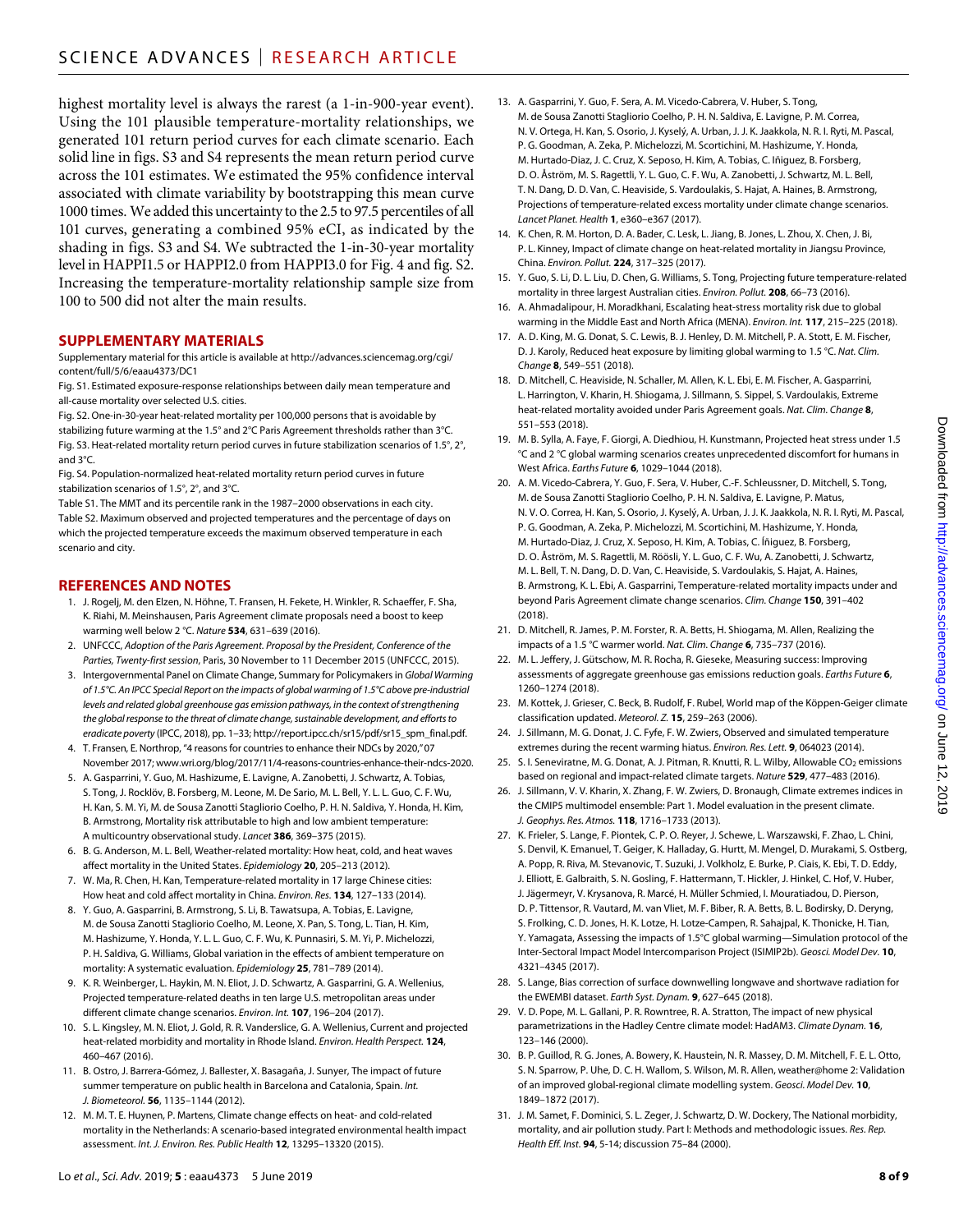- 32. R. Wartenburger, M. Hirschi, M. G. Donat, P. Greve, A. J. Pitman, S. I. Seneviratne, Changes in regional climate extremes as a function of global mean temperature: An interactive plotting framework. *Geosci. Model Dev.* **10**, 3609–3634 (2017).
- 33. Z. Wang, L. Lin, X. Zhang, H. Zhang, L. Liu, Y. Xu, Scenario dependence of future changes in climate extremes under 1.5 °C and 2 °C global warming. *Sci. Rep.* **7**, 1–9 46432 (2017).
- 34. C. E. Reid, M. S. O'Neill, C. J. Gronlund, S. J. Brines, D. G. Brown, A. V. Diez-Roux, J. Schwartz, Mapping community determinants of heat vulnerability. *Environ. Health Perspect.* **117**, 1730–1736 (2009).
- 35. F. Sera, B. Armstrong, A. Tobias, A. M. Vicedo-Cabrera, C. Åström, M. L. Bell, B.-Y. Chen, M. de Sousa Zanotti Stagliorio Coelho, P. Matus Correa, J. C. Cruz, T. N. Dang, M. Hurtado-Diaz, D. Do Van, B. Forsberg, Y. L. Guo, Y. Guo, M. Hashizume, Y. Honda, C. Iñiguez, J. J. K. Jaakkola, H. Kan, H. Kim, E. Lavigne, P. Michelozzi, N. V. Ortega, S. Osorio, M. Pascal, M. S. Ragettli, N. R. I. Ryti, P. H. N. Saldiva, J. Schwartz, M. Scortichini, X. Seposo, S. Tong, A. Zanobetti, A. Gasparrini, How urban characteristics affect vulnerability to heat and cold: A multi-country analysis. *Int. J. Epidemiol.* **0**, 1–12 (2019).
- 36. T. Benmarhnia, Y. Oulhote, C. Petit, A. Lapostolle, P. Chauvin, D. Zmirou-Navier, S. Deguen, Chronic air pollution and social deprivation as modifiers of the association between high temperature and daily mortality. *Environ. Health* **13**, 53 (2014).
- 37. Z. Huang, H. Lin, Y. Liu, M. Zhou, T. Liu, J. Xiao, W. Zeng, X. Li, Y. Zhang, K. L. Ebi, S. Tong, W. Ma, L. Wang, Individual-level and community-level effect modifiers of the temperature–mortality relationship in 66 Chinese communities. *BMJ Open* **5**, e009172 (2015).
- 38. A. Gasparrini, M. Leone, Attributable risk from distributed lag models. *BMC Med. Res. Methodol.* **14**, 55 (2014).
- 39. S. Whitman, G. Good, E. R. Donoghue, N. Benbow, W. Shou, S. Mou, Mortality in Chicago attributed to the July 1995 heat wave. *Am. J. Public Health* **87**, 1515–1518 (1997).
- 40. P. A. Stott, D. J. Karoly, F. W. Zwiers, Is the choice of statistical paradigm critical in extreme event attribution studies? *Clim. Change* **144**, 143–150 (2017).
- 41. G. S. Thomas, "ACBJ's population projections for 933 U.S. markets through 2040," 11 October 2016; [www.bizjournals.com/bizjournals/news/2016/10/11/projectionsdatabase.](http://www.bizjournals.com/bizjournals/news/2016/10/11/projectionsdatabase.html) [html.](http://www.bizjournals.com/bizjournals/news/2016/10/11/projectionsdatabase.html)
- 42. United States Census Bureau, QuickFacts United States, 2017; [www.census.gov/](http://www.census.gov/quickfacts) [quickfacts](http://www.census.gov/quickfacts).
- 43. United States Census Bureau, 2014 National Population Projections Tables, 2014; [www.](http://www.census.gov/data/tables/2014/demo/popproj/2014-summary-tables.html) [census.gov/data/tables/2014/demo/popproj/2014-summary-tables.html](http://www.census.gov/data/tables/2014/demo/popproj/2014-summary-tables.html).
- 44. M. A. McGeehin, M. Mirabelli, The potential impacts of climate variability and change on temperature-related morbidity and mortality in the United States. *Environ. Health Perspect.* **109**, 185–189 (2001).
- 45. J. F. Bobb, R. D. Peng, M. L. Bell, F. Dominici, Heat-related mortality and adaptation to heat in the United States. *Environ. Health Perspect.* **122**, 811–816 (2014).
- 46. F. Nordio, A. Zanobetti, E. Colicino, I. Kloog, J. Schwartz, Changing patterns of the temperature–mortality association by time and location in the US, and implications for climate change. *Environ. Int.* **81**, 80–86 (2015).
- 47. A. I. Barreca, K. Clay, O. Deschenes, M. Greenstone, J. S. Shapiro, Adapting to climate change: The remarkable decline in the US temperature-mortality relationship over the twentieth century. *J. Polit. Econ.* **124**, 105–159 (2016).
- 48. O. Deschênes, M. Greenstone, Climate change, mortality, and adaptation: Evidence from annual fluctuations in weather in the US. *Am. Econ. J. Appl. Econ.* **3**, 152–185 (2011).
- 49. United States Census Bureau, 2015 American Housing Survey, 2015; [www.census.gov/](http://www.census.gov/programs-surveys/ahs/data/interactive/ahstablecreator.html) [programs-surveys/ahs/data/interactive/ahstablecreator.html](http://www.census.gov/programs-surveys/ahs/data/interactive/ahstablecreator.html)).
- 50. United States Energy Information Administration, 2015 Residential Energy Consumption Survey (RECS) Data, 2016; [www.eia.gov/consumption/residential/data/2015/](http://www.eia.gov/consumption/residential/data/2015/)).
- 51. K. Arbuthnott, S. Hajat, C. Heaviside, S. Vardoulakis, What is cold-related mortality? A multi-disciplinary perspective to inform climate change impact assessments. *Environ. Int.* **121**, 119–129 (2018).
- 52. A. Tobías, B. Armstrong, A. Gasparrini, Brief report: Investigating uncertainty in the minimum mortality temperature methods and application to 52 Spanish cities. *Epidemiology* **28**, 72–76 (2017).
- 53. D. O. Åström, A. Tornevi, K. L. Ebi, J. Rocklöv, B. Forsberg, Evolution of minimum mortality temperature in Stockholm, Sweden, 1901–2009. *Environ. Health Perspect.* **124**, 740–744 (2016).
- 54. Y. Chung, D. Yang, A. Gasparrini, A. M. Vicedo-Cabrera, C. F. S. Ng, Y. Kim, Y. Honda, M. Hashizume, Changing susceptibility to non-optimum temperatures in Japan, 1972–2012: The role of climate, demographic, and socioeconomic factors. *Environ. Health Perspect.* **126**, 057002 (2018).
- 55. P. L. Kinney, J. Schwartz, M. Pascal, E. Petkova, A. Le Tertre, S. Medina, R. Vautard, Winter season mortality: Will climate warming bring benefits? *Environ. Res. Lett.* **10**, 064016 (2015).
- 56. K. L. Ebi, D. Mills, Winter mortality in a warming climate: A reassessment. *Wiley Interdiscip. Clim. Change* **4**, 203–212 (2013).
- 57. A. Gasparrini, Modeling exposure–lag–response associations with distributed lag non-linear models. *Stat. Med.* **33**, 881–899 (2014).
- 58. J. Rocklöv, K. L. Ebi, High dose extrapolation in climate change projections of heat-related mortality. *J. Agric. Biol. Environ. Stat.* **17**, 461–475 (2012).
- 59. F. C. Curriero, K. S. Heiner, J. M. Samet, S. L. Zeger, L. Strug, J. A. Patz, Temperature and mortality in 11 cities of the eastern United States. *Am. J. Epidemiol.* **155**, 80–87 (2002).
- 60. N. Massey, R. Jones, F. E. L. Otto, T. Aina, S. Wilson, J. M. Murphy, D. Hassell, Y. H. Yamazaki, M. R. Allen, Weather@home—Development and validation of a very large ensemble modelling system for probabilistic event attribution. *Q. J. Roy. Meteorol. Soc.* **141**, 1528–1545 (2015).
- 61. D. Mitchell, K. AchutaRao, M. Allen, I. Bethke, U. Beyerle, A. Ciavarella, P. M. Forster, J. Fuglestvedt, N. Gillett, K. Haustein, W. Ingram, T. Iversen, V. Kharin, N. Klingaman, N. Massey, E. Fischer, C.-F. Schleussner, J. Scinocca, Ø. Seland, H. Shiogama, E. Shuckburgh, S. Sparrow, D. Stone, P. Uhe, D. Wallom, M. Wehner, R. Zaaboul, Half a degree additional warming, prognosis and projected impacts (HAPPI): Background and experimental design. *Geosci. Model Dev.* **10**, 571–583 (2017).
- 62. K. E. Taylor, R. J. Stouffer, G. A. Meehl, An overview of CMIP5 and the experiment design. *Bull. Am. Meteorol. Soc.* **93**, 485–498 (2012).
- 63. S. Hempel, K. Frieler, L. Warszawski, J. Schewe, F. Piontek, A trend-preserving bias correction – the ISI-MIP approach. *Earth Syst. Dynam.* **4**, 219–236 (2013).

**Acknowledgments:** We thank K. Haustein for the RCP weighting for the HAPPI 3°C experiment. We would like to thank our colleagues at the Oxford e-Research Centre: A. Bowery, M. Rashid, S. Li, and D. Wallom for technical expertise. We would like to thank the Met Office Hadley Centre PRECIS team for technical and scientific support for the development and application of weather@home. Last, we would like to thank all of the volunteers who have donated their computing time to [climateprediction.net](http://climateprediction.net) and weather@home. **Funding:** Y.T.E.L. was funded by the Union of Concerned Scientists and the Cabot Institute. D.M.M. was supported by the NERC Independent Research Fellowship (grant ID: NE/N014057/1). A.G., A.M.V.-C., and F.S. were supported by Natural Environment Research Council UK (grant ID: NE/ R009384/1) and Medical Research Council UK (grant ID: MR/M022625/1). **Author contributions:** Y.T.E.L. did the analyses and wrote the manuscript. D.M.M. and P.C.F. conceived the research question. Y.T.E.L., D.M.M., A.G., and A.M.V.-C. designed the experiment. F.S. provided relevant data from the NMMAPS. W.R., S.S., and P.U. facilitated the creation and simulation of HAPPI3.0 on the weather@home platform. All authors reviewed the manuscript. **Competing interests:** The authors declare that they have no competing interests. **Data and materials availability:** All data needed to evaluate the conclusions in the paper are present in the paper and/or the Supplementary Materials. The "dlnm" R package is available on CRAN ([http://cran.r-project.org/\)](http://cran.r-project.org/) and codes on examples of applications of the distributed lag nonlinear models are available at A.G.'s personal webpage [\(http://www.ag-myresearch.](http://www.ag-myresearch.com/r-code.html) [com/r-code.html\)](http://www.ag-myresearch.com/r-code.html). The HAPPI data are accessible from the National Energy Research Scientific Computing Center (NERSC) public data portal [\(http://portal.nersc.gov/c20c/data.html](http://portal.nersc.gov/c20c/data.html)). Additional data related to this paper may be requested from the authors.

Submitted 12 October 2018 Accepted 29 April 2019 Published 5 June 2019 10.1126/sciadv.aau4373

**Citation:** Y. T. E. Lo, D. M. Mitchell, A. Gasparrini, A. M. Vicedo-Cabrera, K. L. Ebi, P. C. Frumhoff, R. J. Millar, W. Roberts, F. Sera, S. Sparrow, P. Uhe, G. Williams, Increasing mitigation ambition to meet the Paris Agreement's temperature goal avoids substantial heat-related mortality in U.S. cities. *Sci. Adv.* **5**, eaau4373 (2019).